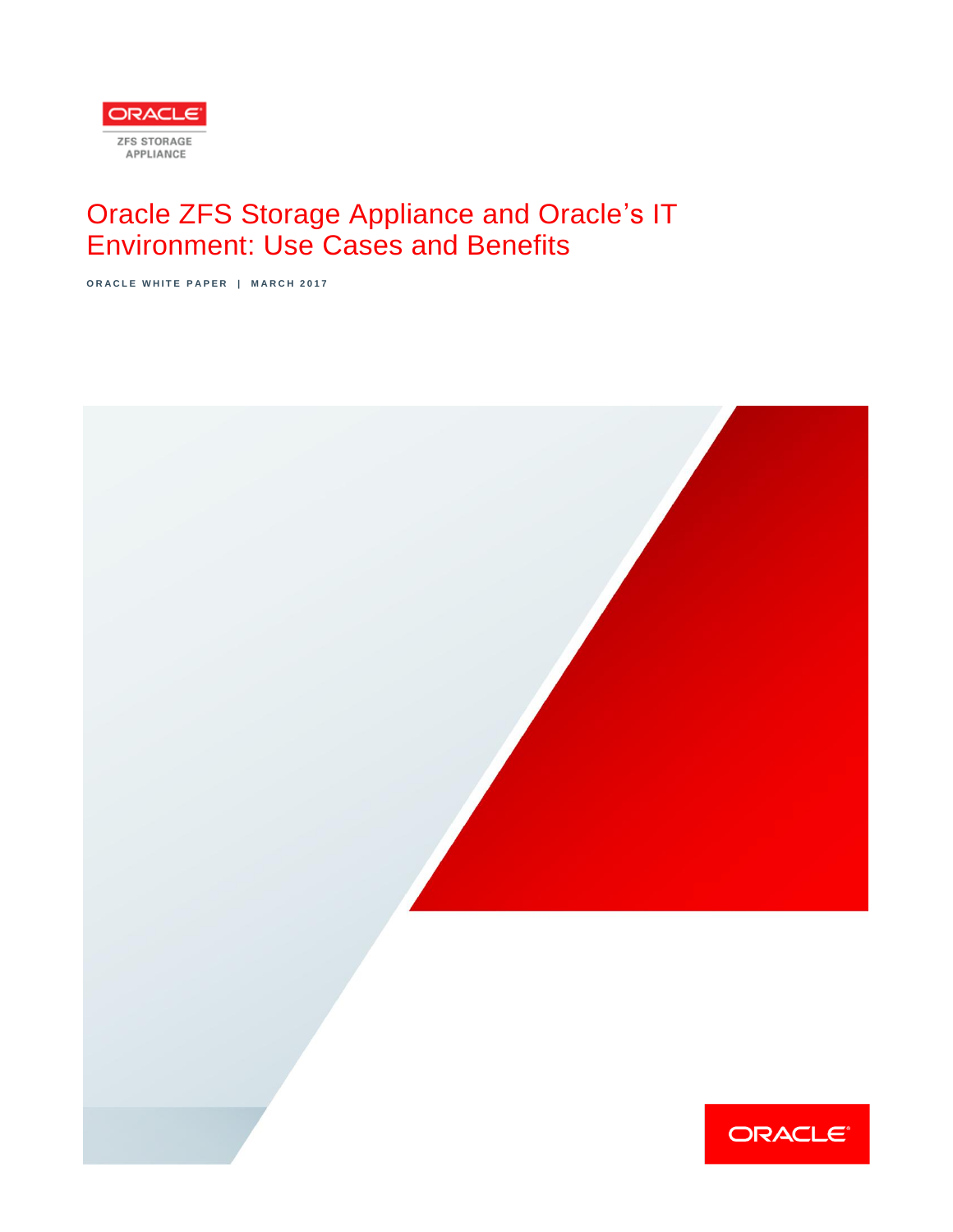# Table of Contents

| <b>Executive Overview</b>                                                     | $\mathbf{1}$   |
|-------------------------------------------------------------------------------|----------------|
| Introduction                                                                  | $\overline{2}$ |
| Scope and Intent                                                              | $\overline{4}$ |
| Use Case Example: Mission-Critical OLTP Oracle Database and Patch Repository  | $\overline{4}$ |
| Use Case Example: My Oracle Support Test/Dev Environment                      | $\overline{7}$ |
| Use Case Example: Logic and Circuit Simulation for Microprocessor Development | $\overline{7}$ |
| Use Case Example: Oracle Managed Cloud Services                               | $\overline{7}$ |
| Use Case Example: Oracle University                                           | 9              |
| Use Case Example: Development of Service Solutions and Interop Testing        | 10             |
| Use Case Example: IT Automation Tool                                          | 10             |
| Use Case Example: Compute Farm for Software Development                       | 11             |
| Conclusion                                                                    | 13             |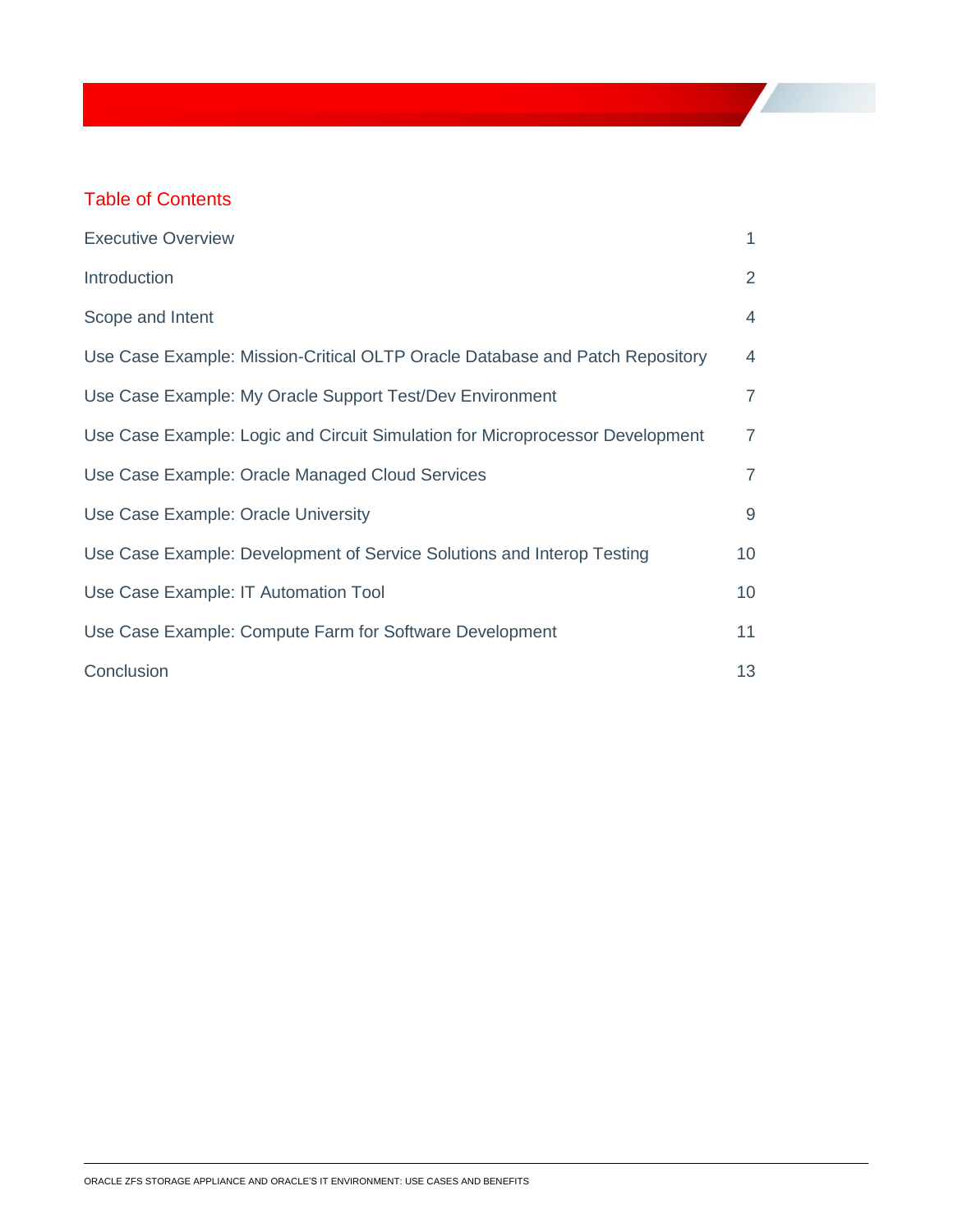#### <span id="page-2-0"></span>Executive Overview

Oracle's broad IT organization handles an incredible volume of data across a vast spectrum of storage workloads. These workloads include everything from the storage of internal corporate email and collaborative workspaces to mission-critical databases and high-performance computing (HPC) environments supporting microprocessor development. Oracle's internal-facing IT business units must meet the IT needs of well over 100,000 employees, many of whom are engaged in software and hardware development activities. At the same time, Oracle's IT organization also manages Oracle's customer-facing cloud businesses as well as various internal-facing mission-critical databases. From a storage workload perspective, Oracle's IT environment is one of the most varied, demanding, and crucial environments imaginable. The Oracle ZFS Storage Appliance family of products serves Oracle's IT organization as an extremely versatile, high-performance storage platform—the ideal tool to meet the storage needs of this highly diverse and demanding IT environment. Today, Oracle has nearly 1 exabyte of storage on the Oracle ZFS Storage Appliance platform.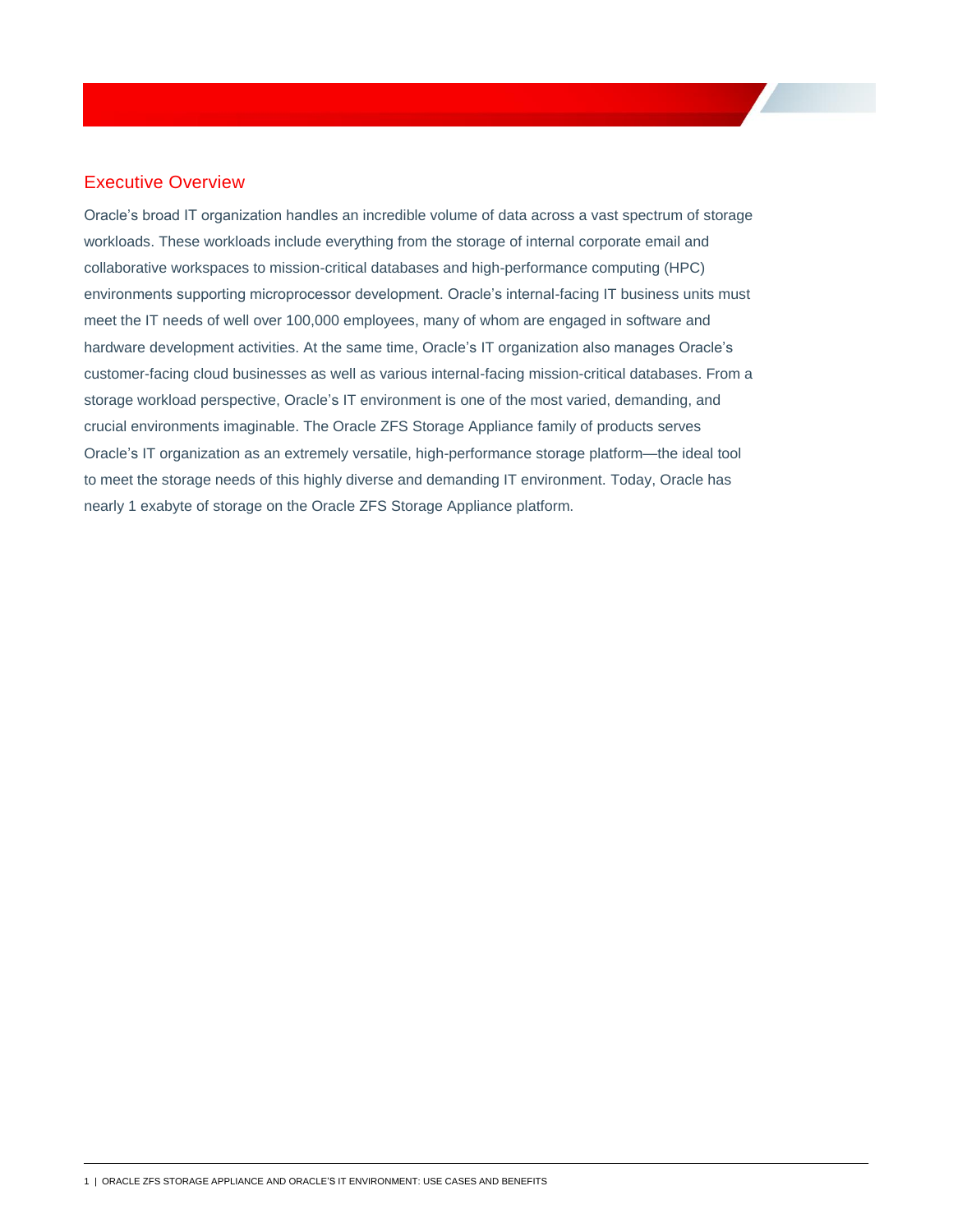#### <span id="page-3-0"></span>Introduction

Over the past few years, Oracle's IT organization has been working toward the standardization and consolidation of a wide variety of NAS workloads on the Oracle ZFS Storage Appliance platform, including mission-critical Oracle Database storage. In December 2016, Oracle's IT environment had nearly 1 exabyte of storage on the Oracle ZFS Storage Appliance platform. Thousands of database instances, over 33 billion database transactions per day, and more than 70 million users both inside and outside of Oracle run on the Oracle ZFS Storage Appliance platform. As part of Oracle's IT organization's ongoing initiative to transition from legacy storage systems (primarily from NetApp and EMC) and standardize on the Oracle ZFS Storage Appliance platform, significant performance and efficiency benefits have been realized. For instance, replacing EMC Symmetrix systems in a compute farm that supports application development produced a 12x performance increase. In another example, transaction times were slashed by between 23 percent and 66 percent in a mission-critical online transaction processing (OLTP) database used for gatekeeping and managing downloads from a patch repository. But these performance improvements are just a part of the story. Management efficiency benefits as a result of the Oracle ZFS Storage Appliance platform's advanced management interface, unprecedented analytics tools, and powerful scripting capabilities have enabled massive data expansion with nearly a 2:1 improvement in headcount per TB of data.

| <b>Use Case</b>                                                               | <b>Description</b>                                                                                                                                                                                                                                                                                                                            | <b>Highlights</b>                                                                                                                                                                                                                                                                                                                                                                                                                                                                                                             |
|-------------------------------------------------------------------------------|-----------------------------------------------------------------------------------------------------------------------------------------------------------------------------------------------------------------------------------------------------------------------------------------------------------------------------------------------|-------------------------------------------------------------------------------------------------------------------------------------------------------------------------------------------------------------------------------------------------------------------------------------------------------------------------------------------------------------------------------------------------------------------------------------------------------------------------------------------------------------------------------|
| <b>Mission-Critical OLTP</b>                                                  | Oracle Database is used for patches and<br>updates and for the Oracle Software<br>Delivery Cloud system.                                                                                                                                                                                                                                      | This database handles more than six million requests and<br>400,000 patch downloads.                                                                                                                                                                                                                                                                                                                                                                                                                                          |
| Development of<br>Service Solutions and<br>Interoperability<br><b>Testing</b> | An internal-facing group within the IT<br>organization tests interoperability and<br>develops solutions for Oracle Fusion<br>Applications running on a variety of<br>third-party servers and operating systems.                                                                                                                               | The Oracle ZFS Storage Appliance platform enables a<br>combination of NFS shares and iSCSI LUNs that are used for the<br>storage of the database workloads, virtual machine (VM) files,<br>operating system (OS) images, and code changes that are being<br>developed in a clone-based test/dev environment.                                                                                                                                                                                                                  |
| <b>Oracle Managed</b><br><b>Cloud Services</b>                                | Oracle Managed Cloud Services (formerly<br>Oracle On Demand) is a business within<br>Oracle's IT organization that handles<br>operation, administration, and<br>management of customer-facing IT<br>resources. It is responsible for the<br>administration and management of a<br>complete Oracle stack architecture in<br>cloud deployments. | Customer cloud application offerings that reside on the Oracle<br>ZFS Storage Appliance platform include Oracle E-Business Suite,<br>Oracle Express, Oracle Email Center, Oracle iLearning, Oracle's<br>Agile product lifecycle management applications, Oracle Beehive,<br>Oracle's PeopleSoft product portfolio, Oracle's Siebel products,<br>Oracle Hyperion enterprise performance management products,<br>Oracle's JD Edwards EnterpriseOne products, and many others,<br>including some third-party software offerings. |
| <b>Compute Farm for</b><br><b>Software</b><br><b>Development</b>              | Oracle's IT organization supports internal<br>software development activities by<br>providing a large-scale, high- performance<br>test/dev environment.                                                                                                                                                                                       | This environment, which is managed entirely by Oracle Enterprise<br>Manager, uses 15,000 compute hosts to support development<br>needs, while the Oracle ZFS Storage Appliance platform provides<br>the storage for this environment.                                                                                                                                                                                                                                                                                         |

#### **TABLE 1: ORACLE ZFS STORAGE APPLIANCE IN ORACLE'S IT ORGANIZATION: USE CASES AND BENEFITS**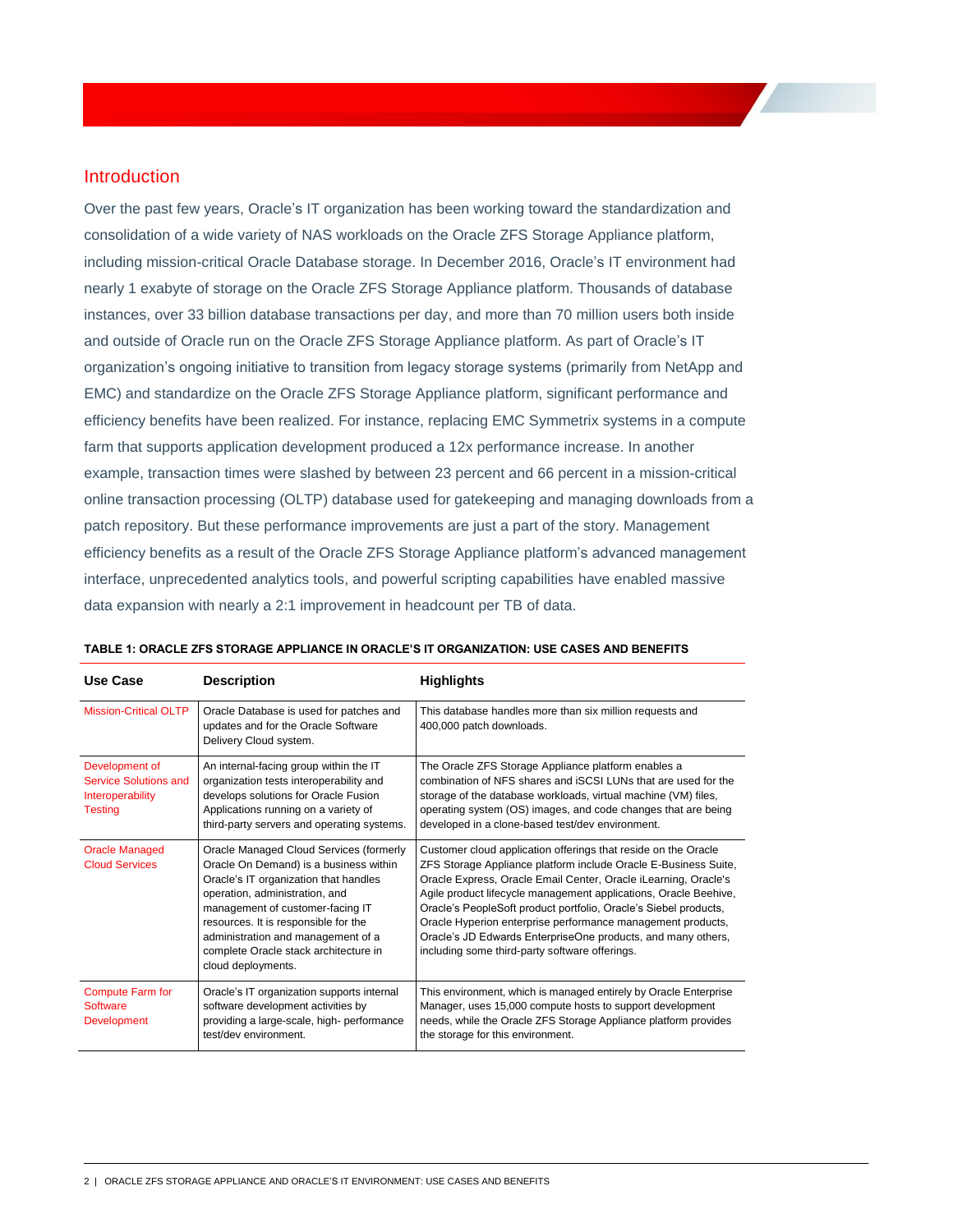<span id="page-4-0"></span>From a product development and product improvement perspective, Oracle's IT environment provides one of the most demanding and comprehensive proving grounds. It has enabled Oracle's storage business to aggressively and continuously refine and improve the Oracle ZFS Storage Appliance family of products. Storage customers who select an Oracle ZFS Storage Appliance product instead of competing options do so with the confidence that the product has been rigorously designed for and proven in a plethora of the most demanding IT environments within Oracle.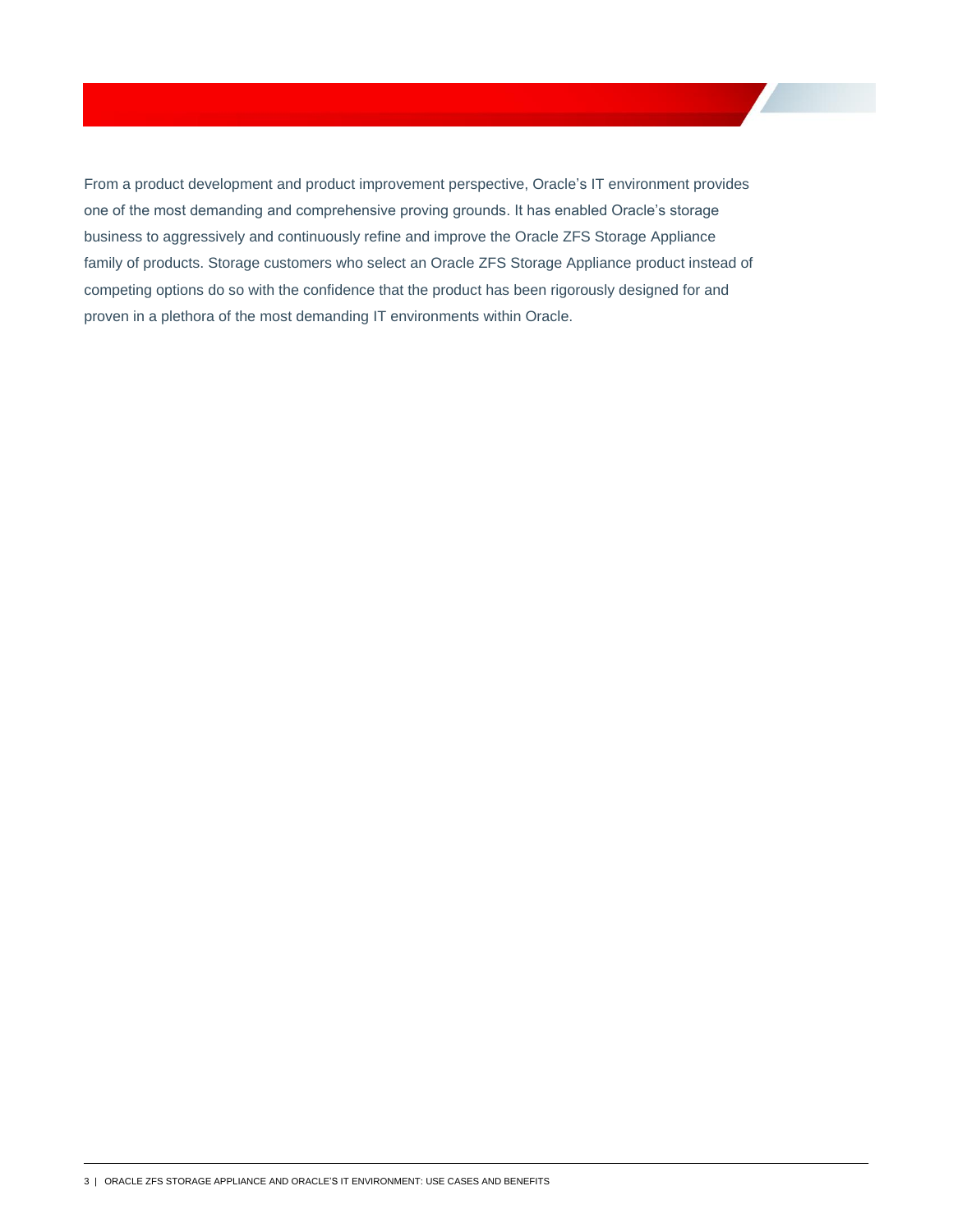## Scope and Intent

The purpose of this paper is to highlight some interesting examples of the use of Oracle ZFS Storage Appliance systems within Oracle's IT organization and to document interesting reference architectures for those use cases. While it is hoped that this paper will serve as a good reference for Oracle ZFS Storage Appliance customers in terms of the suitability of these products for the various workloads contained herein, the particulars for the architecture implementations are intended to serve only as examples. Each organization has its own set of specific requirements and constraints that needs to be considered when architecting storage solutions. Oracle ZFS Storage Appliance systems are highly versatile and configurable, so most customers will find the products sufficiently flexible to meet their particular needs in a wide variety of scenarios.

## <span id="page-5-0"></span>Use Case Example: Mission-Critical OLTP Oracle Database and Patch Repository

An extremely compelling example of a mission-critical OLTP workload within Oracle's IT environment is the Oracle Database database used for patches and updates and the Oracle Software Delivery Cloud system. This system handles a variety of important tasks, including patch deployment to more than three million registered users. Each week, this database handles more than six million requests and 400,000 patch downloads.

The primary storage for both the database and the patch file repository associated with this system is an Oracle ZFS Storage Appliance cluster system with 10 GbE connectivity, 512 GB of DRAM, 12 solid-state drives (SSDs) for read cache, and eight 6-core processors. The eight disk shelves contain one hundred seventy-six 7,200 RPM SAS hard disk drives (HDDs) for storage and 16 SSDs for write cache. The entire database resides on two storage pools (one per head), each with four separate file systems for the following:

- **»** Log files with a 128 K record size and log cache device usage set to "metadata only" mode
- **»** Database data files with an 8 K record size
- **»** OCR/voting files (for Oracle Real Application Clusters [Oracle RAC]) with a 128 K record size
- **»** Patch repository files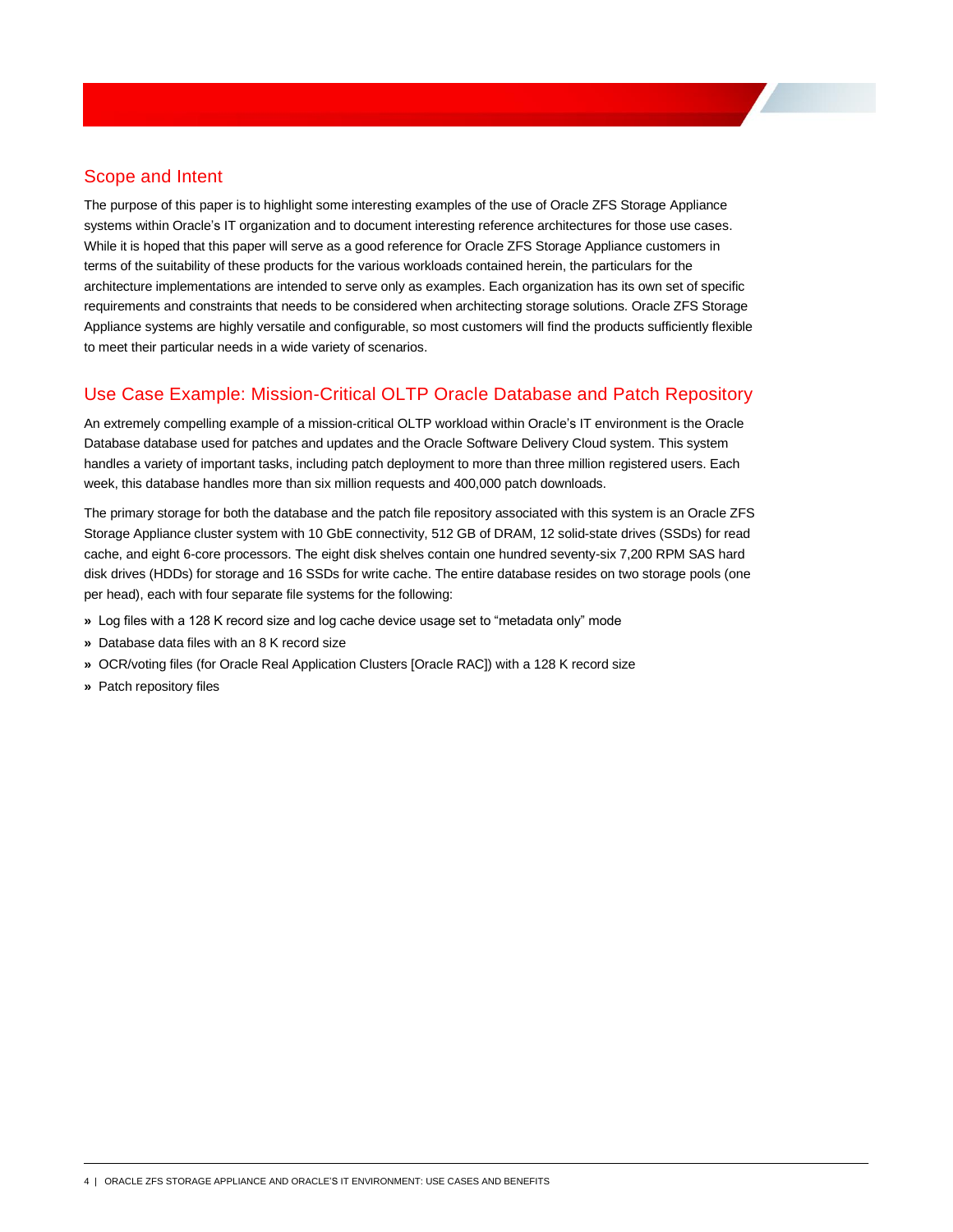

Figure 1. Oracle patches and updates and Oracle Software Delivery Cloud system primary site.

The NFS protocol is used for communication between Oracle Linux, the Oracle ZFS Storage Appliance systems, and the Oracle RAC server. LZJB compression is used for all file system mirroring for data protection in order to obtain optimal performance. LZJB reduces the footprint of the data significantly. LZJB compression requires less CPU overhead than other compression options, making it perfect for this performance-sensitive environment. In fact, in many cases, the use of LZJB actually enhances performance because it reduces throughput requirements through the back-end SAS interfaces.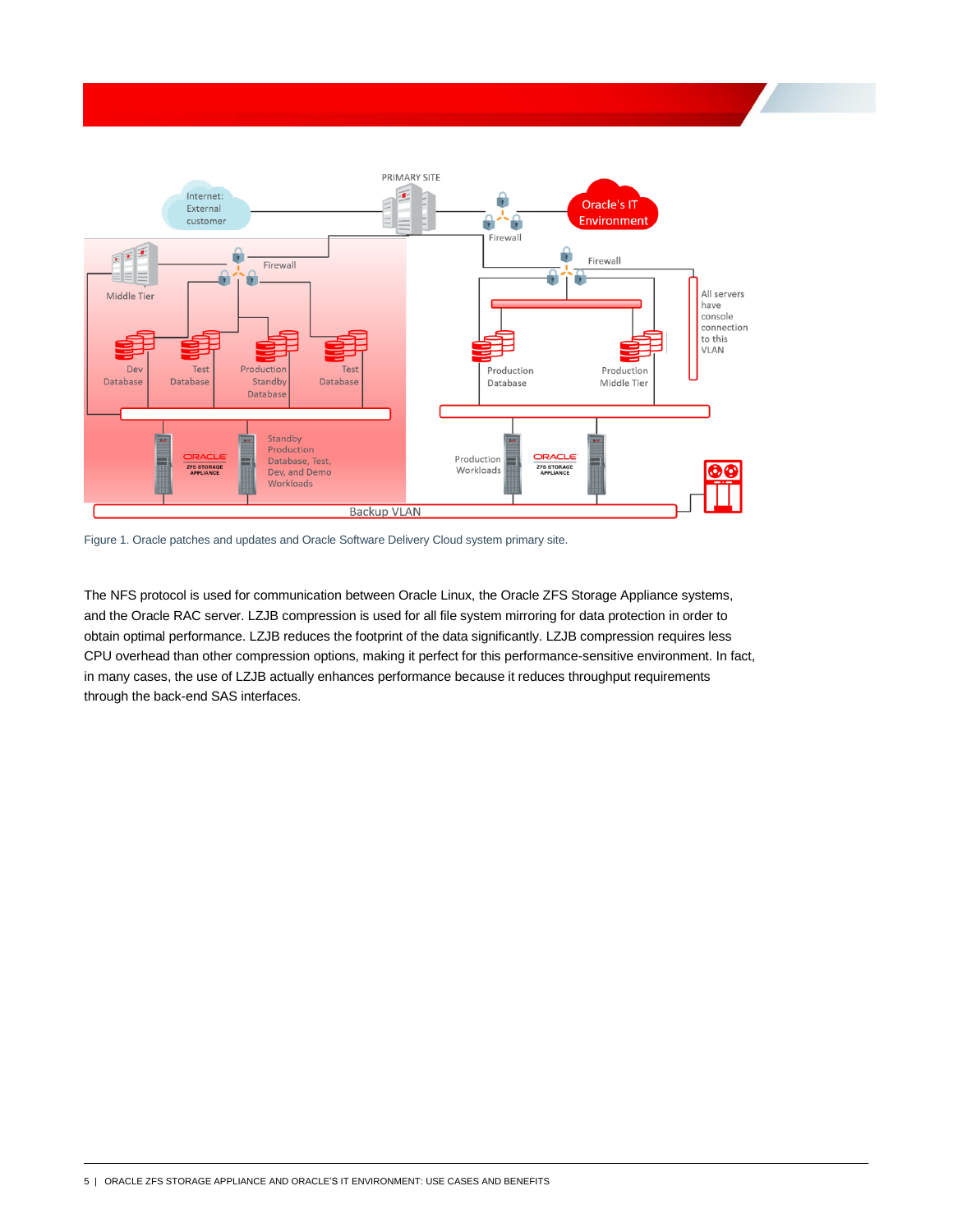

Figure 2. Oracle patches and updates and Oracle Software Delivery Cloud system disaster recovery site.

Oracle Active Data Guard software is used with the Oracle ZFS Storage Appliance platform's Replication feature to provide disaster recovery (DR) capability at a remote site. Oracle Active Data Guard is used to replicate the live production OLTP database, while remote replication (a capability of the Replication feature) is used to replicate the patch repository and Oracle Recovery Manager (Oracle RMAN) backup files to the remote site.

Snapshot and cloning data services are employed to facilitate 100 separate test/dev environments (on separate products from the Oracle ZFS Storage Appliance family) where any proposed changes to the system can be tried and refined before production implementation.

Prior to implementing the Oracle ZFS Storage Appliance environment, this database resided on EMC Clariion storage. Once that storage was replaced with Oracle ZFS Storage Appliance systems, the time required for all SQL transactions dropped significantly. The overall elapsed per-execution time dropped from between 23 percent to 66 percent, depending on the specific SQL transaction.

In addition to the performance improvements, significant efficiency improvements have been realized, as well. The database administrator noted an approximate 50 percent reduction in storage space that the database occupies due to the LJZB compression.

Migration from the EMC system to the Oracle ZFS Storage Appliance system was accomplished using Oracle Active Data Guard. The team was able to accomplish the entire transition with less than one hour of downtime.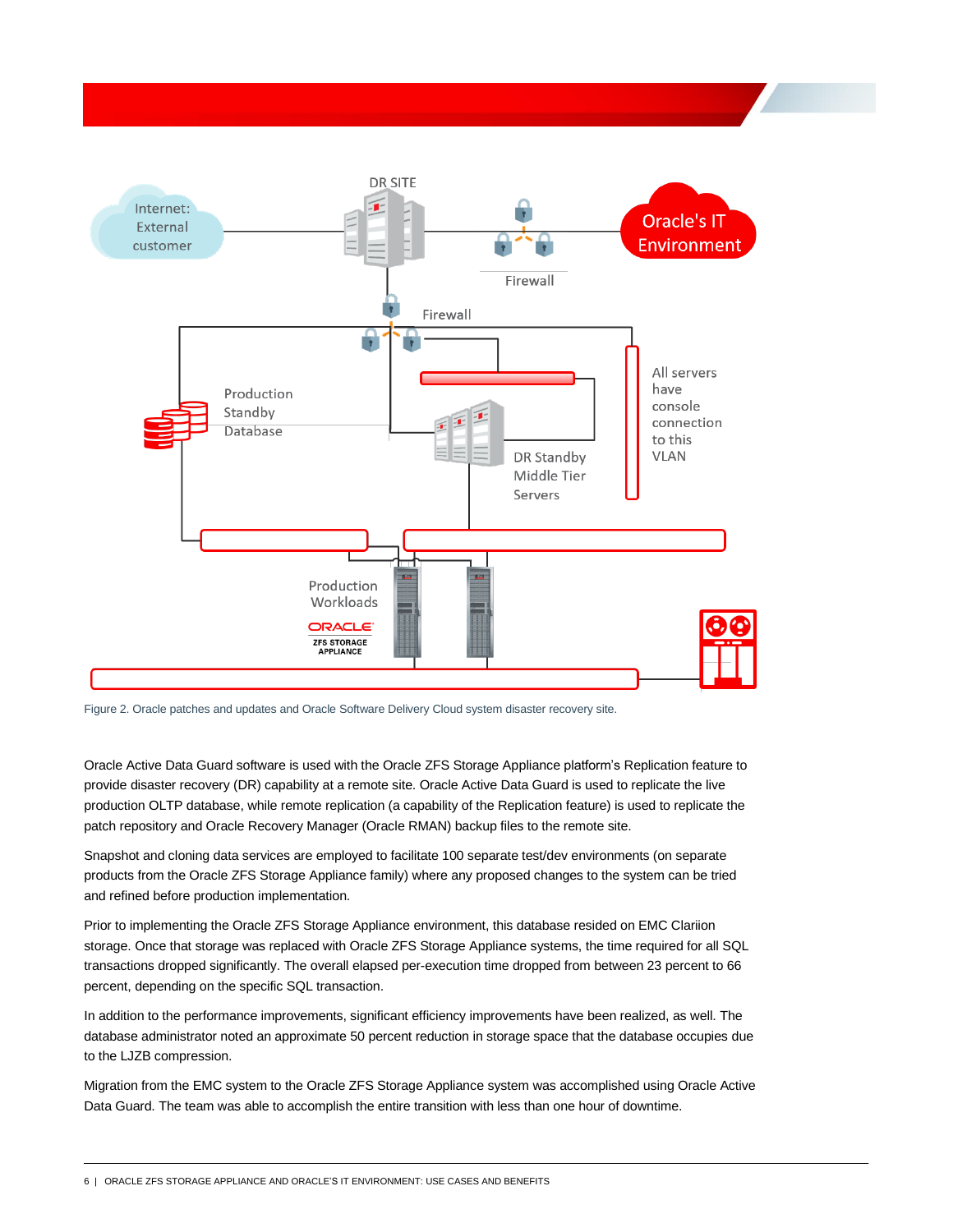This high-performance, mission-critical database is a great example of the applicability of the Oracle ZFS Storage Appliance systems to tier 1 enterprise environments as well as to related disaster recovery and test/dev environments. The high levels of performance, superb management tools with advanced analytics, and advanced data services make the Oracle ZFS Storage Appliance platform an ideal choice for this type of environment.

#### <span id="page-8-0"></span>Use Case Example: My Oracle Support Test/Dev Environment

Many Oracle customers are familiar with the My Oracle Support system, which is Oracle's primary service and support portal for downloading updates and patches, and obtaining services as well as technical documentation and best practices for Oracle products. This system is being continuously expanded and improved as a part of general service improvement initiatives. In order to facilitate these ongoing development activities, a test/dev environment is employed that uses Oracle VM with 61 virtual servers to handle the application, middleware, and database stacks.

Storage for this Oracle VM–based test/dev environment is standardized on Oracle ZFS Storage Appliance systems. Snapshots and clones are employed to rapidly deploy workable "copies" of the production systems that occupy very little storage capacity—including the VM files themselves along with all of the application files. In this large-scale environment, the ability of the ZFS file system to support a virtually unlimited number of snapshots and clones is a compelling feature. This system allows a full test/dev environment to be up and running in about three hours. (Under the prior system that leveraged full copies, deploying a test/dev environment could take several days.)

The general setup for the storage is one pool per head, each with one project and several file systems. There are 61 file systems total, each corresponding to one of the 61 VMs, all of which can be cloned multiple times to support various test/dev instances. These 61 base file systems contain all of the Oracle VM virtual server files, along with all of the OS, database, and application files that are necessary to support a test/dev instance upon cloning. All pools are either triple-mirrored or double-mirrored, depending on the level of criticality. LZJB compression is employed with a 128 K record size for all file systems. All systems are high availability (HA) clusters with NSPF and use 7,200 RPM drives. The NFS protocol and 10 GbE connectivity are employed.

#### <span id="page-8-1"></span>Use Case Example: Logic and Circuit Simulation for Microprocessor Development

Oracle's IT organization manages a dedicated facility that handles the HPC requirements for Oracle's SPARC processor design. This facility employs Oracle ZFS Storage Appliance systems to handle the storage needs of the microprocessor development teams. They use a number of Oracle ZFS Storage Appliance systems of varying configurations, but all have 7,200 RPM HDDs and employ the NFS protocol via 10 GbE connectivity. Most systems also have mirrored write cache SSDs except for a few that experience read workloads almost exclusively. For optimal performance, mirroring is used for data protection, and LZJB compression is used to reduce footprint and increase back-end SAS effective throughput. Compared to NetApp systems, Oracle ZFS Storage Appliance systems provide ample CPU capacity and large memory with efficient in-memory read caching, which allow for the use of the cost-effective, less energy-hungry 7,200 RPM HDDs.

#### <span id="page-8-2"></span>Use Case Example: Oracle Managed Cloud Services

Oracle Managed Cloud Services (formerly Oracle On Demand) is a business within Oracle's IT organization that handles operation, administration, and management of customer-facing IT resources. It is responsible for the administration and management of a complete Oracle stack architecture in cloud deployments.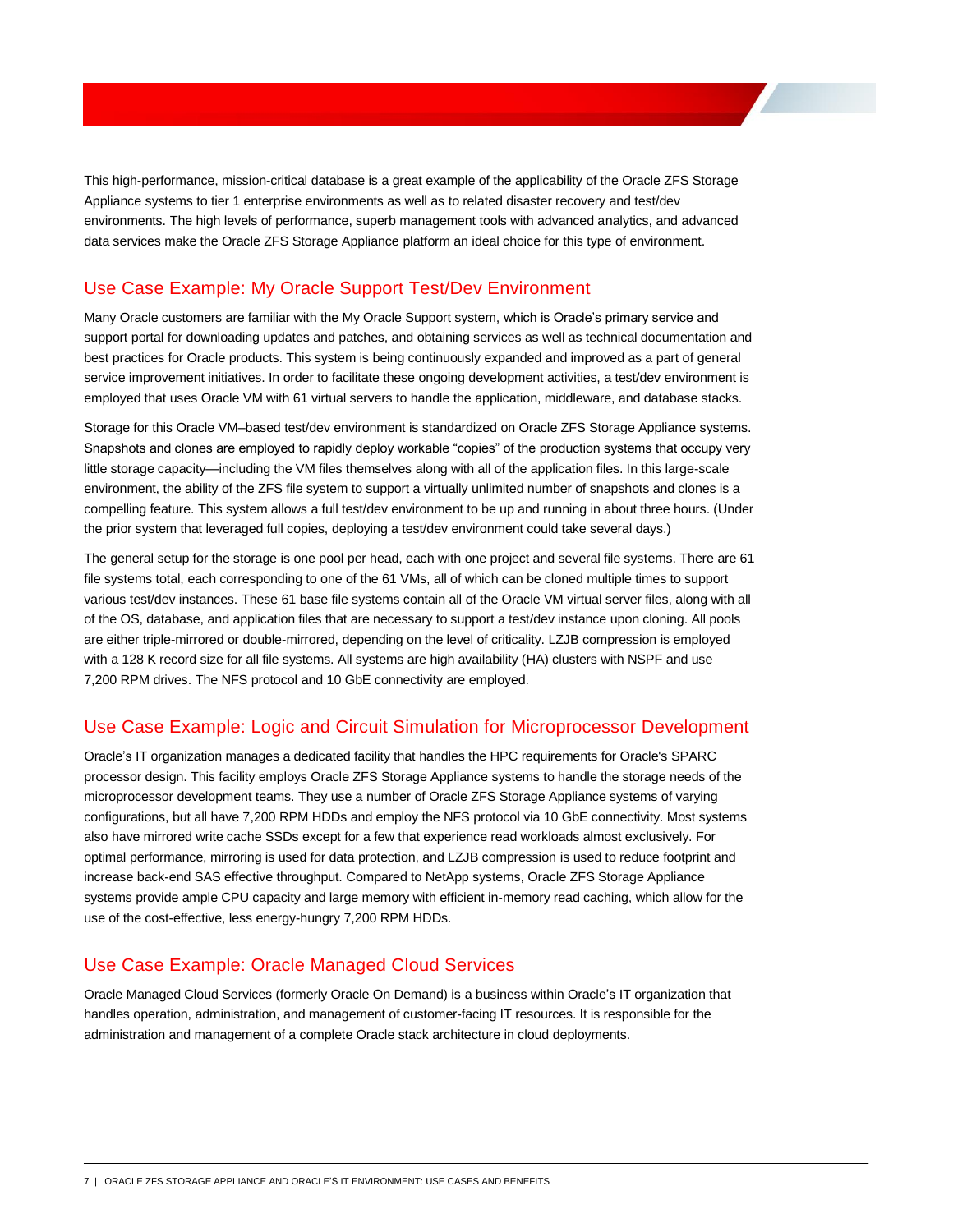Oracle Managed Cloud Services uses Oracle ZFS Storage Appliance systems extensively for mission-critical storage for this environment. Cloud application offerings that reside on Oracle ZFS Storage Appliance systems include Oracle E-Business Suite, Oracle Express, Oracle Email Center, Oracle iLearning, Oracle's Agile product lifecycle management applications, Oracle Beehive, Oracle's PeopleSoft product portfolio, Oracle's Siebel products, Oracle Hyperion enterprise performance management products, Oracle's JD Edwards EnterpriseOne products, and many others, including some third-party software offerings.

This Oracle Managed Cloud Services infrastructure consists of more than 17,000 VMs running on more than 4,000 physical servers. Storage for the environment is NFS, and more than 5,300 customer instances representing more than 2,400 customers now utilize Oracle ZFS Storage Appliance systems for their storage infrastructures. The typical customer environment involves a complete software stack, from the OS level (Oracle Linux or Oracle Solaris) with Oracle Database (including Oracle RAC, in some cases) to Oracle Fusion Middleware and Oracle Fusion Applications running on top. Each customer gets his or her own VM or physical server, but storage for multiple customers may be consolidated on Oracle ZFS Storage Appliance systems via the NFS protocol and 10 GbE infrastructure. To ensure complete customer isolation and security, Oracle VM machine files and OS files for any given customer are compartmentalized, and storage access is controlled at the file system level. This allows multitenancy on the Oracle ZFS Storage Appliance systems while preventing data access across customer accounts.

Storage for databases, middleware, and individual applications is segregated from one another and from VM files and OS storage by project to optimize performance and speed deployment. Separate file systems are used for different data types to segregate. For example, the database log file is segregated from database data files and from the application files themselves. Project and file system settings on the Oracle ZFS Storage Appliance systems are highly customizable, allowing great flexibility to optimally tune for a variety of environments. A project dedicated to Oracle E-Business Suite might include the following shares:

- **»** Oracle Database data files
- **»** Oracle Database index files
- **»** Oracle Database temporary tablespace files
- **»** Oracle Database backup files
- **»** Oracle Database redo log files
- **»** Oracle Fusion Middleware product files
- **»** Application product code tree
- **»** Application log and temp files

Storage of database data files for the enterprise resource planning (ERP) system will use an 8 K record size setting at the file system level whereas the database log file settings under the same project will use the project's default 128 K record size in a separate file system. In that same project, there will be other file systems for the application files that run the ERP system application itself, which inherit the project's default 128 K record size.

All Oracle ZFS Storage Appliance systems involved in this environment are HA cluster configurations and are set up with NSPF. All use mirrored write flash accelerator devices and striped read flash cache devices. The extensive processor power and DRAM scalability of Oracle ZFS Storage Appliance systems allows the attachment of a large number of disk spindles, and typically 7,200 RPM SAS HDDs are used for back-end storage. In certain database instances with extremely high-performance requirements under random I/O, 15,000 RPM SAS drives are employed. Mirroring is used for data protection in order to achieve optimal performance, and triple mirroring is used in some cases for higher redundancy data protection.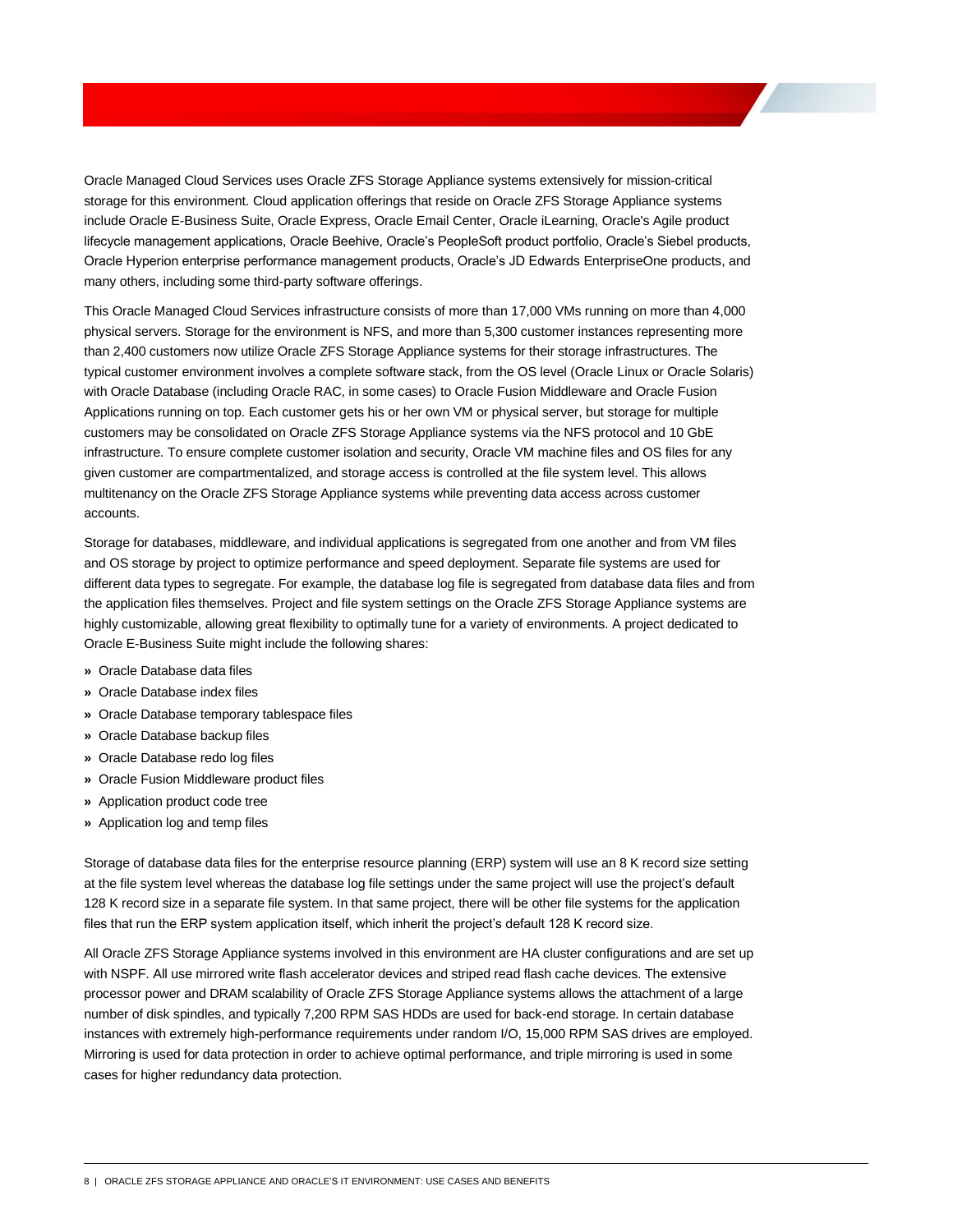Backup and archive for the production environment is accomplished using NDMP from the Oracle ZFS Storage Appliance systems to an Oracle Secure Backup server and ultimately on to tape. Many customers also elect to have a remote DR site. For DR of Oracle Database, Oracle Active Data Guard is used to replicate the live database to the remote storage via the database server. DR for patch repositories, scripts, and application files is accomplished using remote replication as a storage data service in the Oracle ZFS Storage Appliance systems.

Prior to the adoption of Oracle ZFS Storage Appliance systems, the Oracle Managed Cloud Services business relied primarily on NetApp filers. Throughout the ongoing migration process, many benefits of the Oracle ZFS Storage Appliance systems have been realized. By leveraging the superior performance and management efficiency benefits along with the industry's best storage analytics environment (through DTrace Analytics, which is a feature of Oracle ZFS Storage Appliance systems), overall performance has improved while operating expenses associated with management time have decreased. In fact, one recent study within Oracle's IT organization found nearly a 2:1 improvement in headcount/GB efficiency after a major storage upgrade replacing NetApp systems with Oracle ZFS Storage Appliance systems.

The storage analytics offer unprecedented visibility to help resolve bottlenecks to optimize system performance quickly, particularly in this extensive VM environment, compared to what competing options would offer. For example, if a client were to experience slow performance, DTrace Analytics would allow the storage admin to determine quickly if the bottleneck is related to storage or if it is an issue related to client tuning. Unlike with competing analytics packages, it is possible with DTrace Analytics to drill down easily from the physical interface level through the entire storage stack all the way to the file or disk level.

Migration from NetApp to Oracle ZFS Storage Appliance systems has been ongoing and is now nearing completion. Moving an environment of this scale and complexity is obviously a significant undertaking that takes time. Fortunately, NFS migration to Oracle ZFS Storage Appliance systems has been made as straightforward and unobtrusive as possible by the use of the Shadow Migration feature.

#### <span id="page-10-0"></span>Use Case Example: Oracle University

Another interesting workload is the Oracle University infrastructure. Oracle University provides both internal and customer training and education services. It uses databases and content streaming to provide an interactive, online training experience. This is a critical system because is externally available and customer facing—it must remain online at all times in order to support the training requirements of Oracle customers and employees around the world. This system used to be run with NetApp filers, but now it runs with an Oracle ZFS Storage Appliance system, along with a second similar system at a DR site where Oracle ZFS Storage Appliance software's remote replication capability is used to move the data. The Oracle ZFS Storage Appliance system consists of HA clusters with NSPF and one storage pool per head. They are set up with mirroring as data protection. File systems typically use LZJB compression with the default 128 K record size. The Oracle Database data file shares are the exception; they use an 8 K record size. Since transitioning from NetApp, performance has increased significantly, while the compression enables a smaller storage footprint.

Shadow Migration was used to perform the migration seamlessly from NetApp with minimal downtime. Shadow Migration is a feature of the Oracle ZFS Storage Appliance system that allows it to serve as primary storage while simultaneously moving data from a third-party NFS-capable NAS system, such as NetApp.

This workload is interesting because the storage must provide a high-performance, HA interactive streaming content experience in the form of 41,000 classes to more than 350,000 students across the globe annually. Any customer interested in any type of streaming media workload consolidated with database storage can be assured that the Oracle ZFS Storage Appliance system has proven itself in one of the most rigorous environments of this type.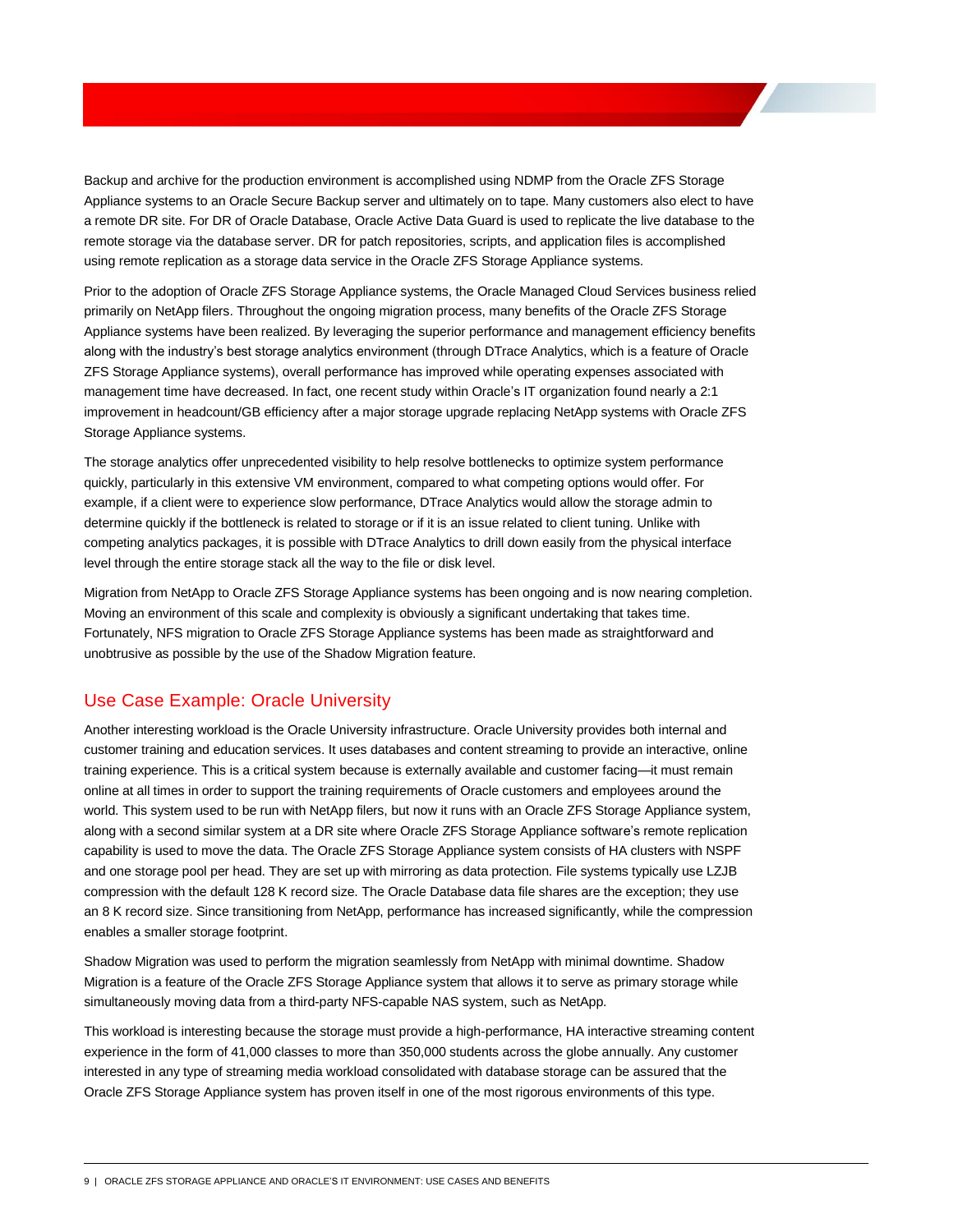#### <span id="page-11-0"></span>Use Case Example: Development of Service Solutions and Interop Testing

An internal-facing group within Oracle's IT organization tests interoperability and develops solutions for Oracle Fusion Applications running on a variety of third-party servers and operating systems. Each environment runs an OS on either a physical server or a VM that has three Oracle Database databases—one that is transactional and two for identity management. More than 50 Oracle WebLogic Server instances are used to develop application changes or are patched for apps such as Oracle Business Intelligence Suite, Oracle Access Manager, and Oracle Fusion Applications. The storage for this environment is provided primarily by Oracle ZFS Storage Appliance systems via a 10 GbE environment. A combination of NFS shares and iSCSI LUNs are used for the storage of the database workloads, VM files, and OS images, and for code changes that are being developed in a clone-based test/dev environment. This group's charter is to resolve current customer issues as needed and deploy patches or application changes rapidly to support the service organization, making storage performance and availability critical.

#### <span id="page-11-1"></span>Use Case Example: IT Automation Tool

Oracle has an IT automation tool that is used by both internal and external parties to assist in infrastructure management. This tool gives information about the devices on which applications are running and provides monitoring tools along with a change-approval process complete with user rules and roles. The IT automation tool is linked with the access-provisioning system to gain access to a single source for user rules and roles. Storage for this environment is consolidated on Oracle ZFS Storage Appliance systems.

The compute environment consists of hundreds of VMs. Storage for this environment runs on multiple Oracle ZFS Storage Appliance systems using a 10 GbE infrastructure and NFS to mount the VMs. NFS is also used for the file shares for the applications that run on the VMs. VM clients of the storage run primarily Oracle Linux instances within the Oracle VM hypervisor.

Some VM clients also support specific legacy systems running VMware or Oracle VM VirtualBox and Microsoft Windows Server 2008/2012 instances. The Oracle ZFS Storage Appliance systems are HA clusters with NSPF and one storage pool per head. They are set up with mirroring and data protection. Most projects use LZJB compression with the default 128 K record size. The Oracle Database data file shares are the exception; they use an 8 K record size. The remote replication capability is used to replicate to a DR site.

Many advantages were realized by migrating to the Oracle ZFS Storage Appliance systems from NetApp. First, superior performance was obtained compared with competing products. The performance advantage is due to the variable block sizes, mirroring as a data protection option, large flash-based cache, and high- performance controller hardware. The superior management tools, including the advanced browser user interface and DTrace Analytics package, simplify and speed management, maintenance, and deployment activities, all of which reduce effective operating costs over time. The analytics package allows unprecedented visibility into performance bottlenecks, including visibility into the storage network stack, which is particularly helpful in optimizing and troubleshooting large-scale VM environments.

Additionally, a comprehensive scripting interface is leveraged to develop standardized workflows to automate repetitive tasks. In some cases, these scripts even involve user inputs of basic parameters but still can run entirely from the appliance itself in an automated fashion. This advanced scripting functionality reduces complexity and cost by eliminating the need found in many non-Oracle storage environments to have centralized administration hosts that are dedicated to executing scripts for users. The Oracle ZFS Storage Appliance systems' Shadow Migration feature makes migrating from other NFS-capable systems straightforward and seamless, minimizing downtime requirements for transitions.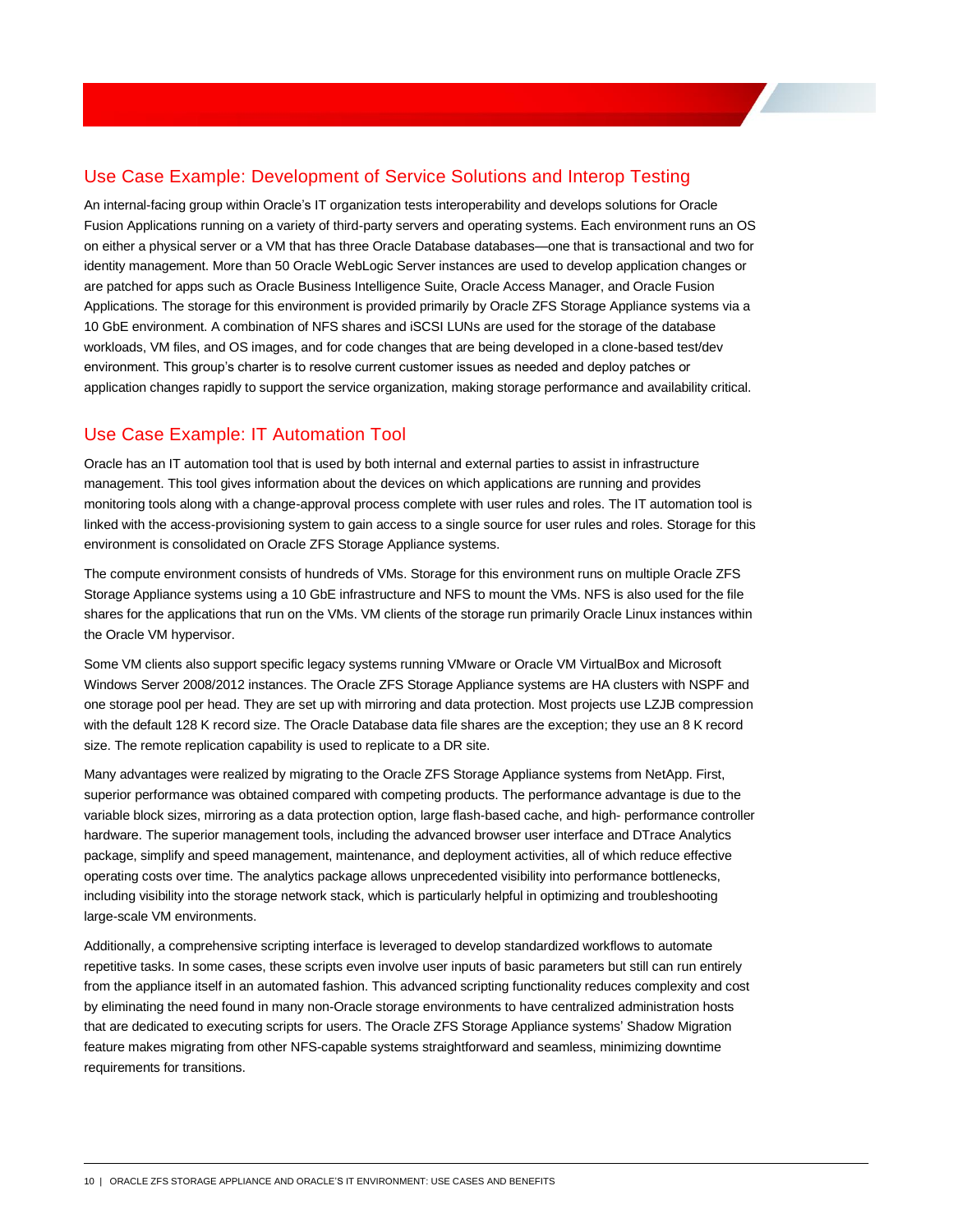## <span id="page-12-0"></span>Use Case Example: Compute Farm for Software Development

Oracle's IT environment supports internal software development activities by providing a large-scale, high- performance test/dev environment. This environment, which is managed entirely by Oracle Enterprise Manager, uses 15,000 compute hosts to support development needs, while Oracle ZFS Storage Appliance systems provides the storage for this environment. This model enables parallel processing of builds and tests and offloads local development and QA systems. It creates a test baseline as part of the label creation process. (A label, as used here, is defined as a string, a set of files, or a snapshot of a development process at any given point in time.) It includes both static and dynamic farm systems and has a capacity of 350,000 compute hours per day and can complete 180,000 farm jobs per day. The farm is kept busy by global development on a 24/7 basis—even on weekends, the queue is rarely less than 20,000 jobs.

Within the dynamic farm, one of the main goals is to be able to shift between VM images for 1,500 VMs quickly. The storage for the VM images (mostly Oracle Linux and some Microsoft Windows) and OS files resides on an Oracle ZFS Storage Appliance system.



Figure 3. Compute farm architecture.

Clones are used to replicate base images from an image repository project to the live VM project. Scripting is used extensively to automate tasks for efficiency and consistency. In order to facilitate prerelease compute starvation and postrelease compute availability, there are separate input Oracle ZFS Storage Appliance systems from which application code is drawn and output Oracle ZFS Storage Appliance systems outside of the dynamic farm where development products are placed. This is all accomplished with NFS storage on an Ethernet-based infrastructure.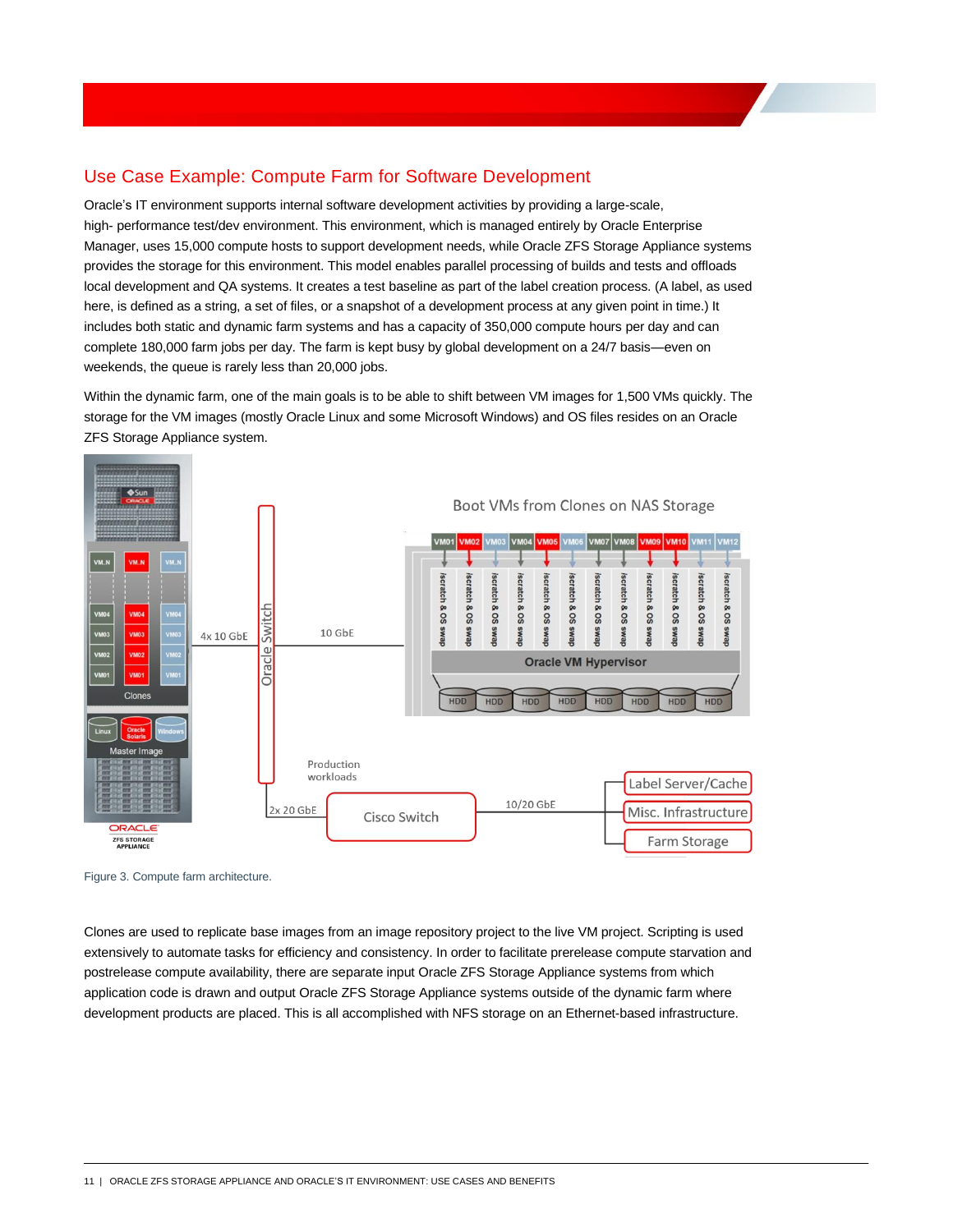

Figure 4. Dynamic farm architecture.

To date, more than 350 NetApp filers and 70 EMC arrays have been replaced in this environment with Oracle ZFS Storage Appliance systems. With the replacements, Oracle's IT organization found that approximately four NetApp filers could be replaced by one Oracle ZFS Storage Appliance system, due to the performance and compression advantages of Oracle ZFS Storage Appliance systems. Oracle's IT organization realized approximately an 8:1 disk consolidation ratio, and performance increased to about 191,000 IOPS by going to the Oracle ZFS Storage Appliance systems.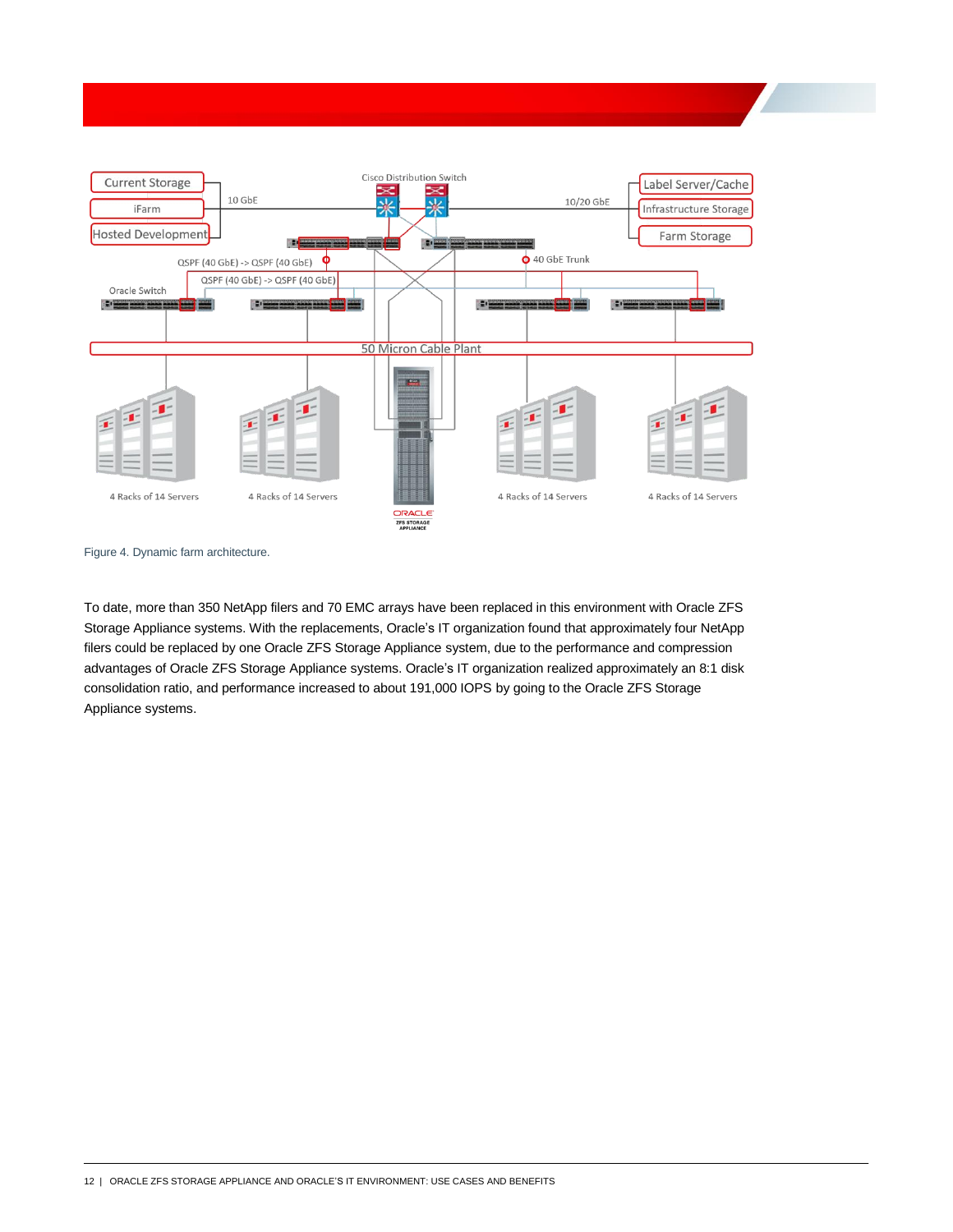#### <span id="page-14-0"></span>**Conclusion**

Oracle's IT organization is nearing the completion of a successful transition to using Oracle ZFS Storage Appliance systems in place of storage from a variety of storage vendors. This transition process has been aided by Oracle tools such as Oracle Active Data Guard for Oracle Database and by the Shadow Migration feature of Oracle ZFS Storage Appliance systems. Oracle's IT organization has realized enormous benefits since upgrading its storage infrastructure to Oracle ZFS Storage Appliance systems. Performance has improved markedly, sometimes many times over the incumbent systems, as a result of the Oracle ZFS Storage Appliance systems' powerful hardware and intelligent Hybrid Storage Pool data management technology. Efficiency has improved significantly as well, both in terms of storage capacity efficiency as a result of LZJB compression and in terms of management efficiency as a result of the advanced management interface, powerful analytics, sophisticated scripting language, and deep Oracle stack integration. In fact, headcount per TB of storage managed has improved by nearly a 2:1 factor in some areas. These performance and efficiency advantages are apparent across a wide variety of storage workloads, including mission-critical OLTP databases, massive software test/dev environments, and VM environments for Oracle's customer-facing cloud businesses.

While the Oracle ZFS Storage Appliance family of products serves Oracle's IT organization beautifully, Oracle's IT organization also serves Oracle ZFS Storage Appliance systems by providing one of the most rigorous and varied product proving grounds imaginable. For customers considering a move to an Oracle ZFS Storage Appliance product, Oracle's own IT operations substantiate that selecting an Oracle ZFS Storage Appliance system is appropriate even for the most demanding storage workloads.